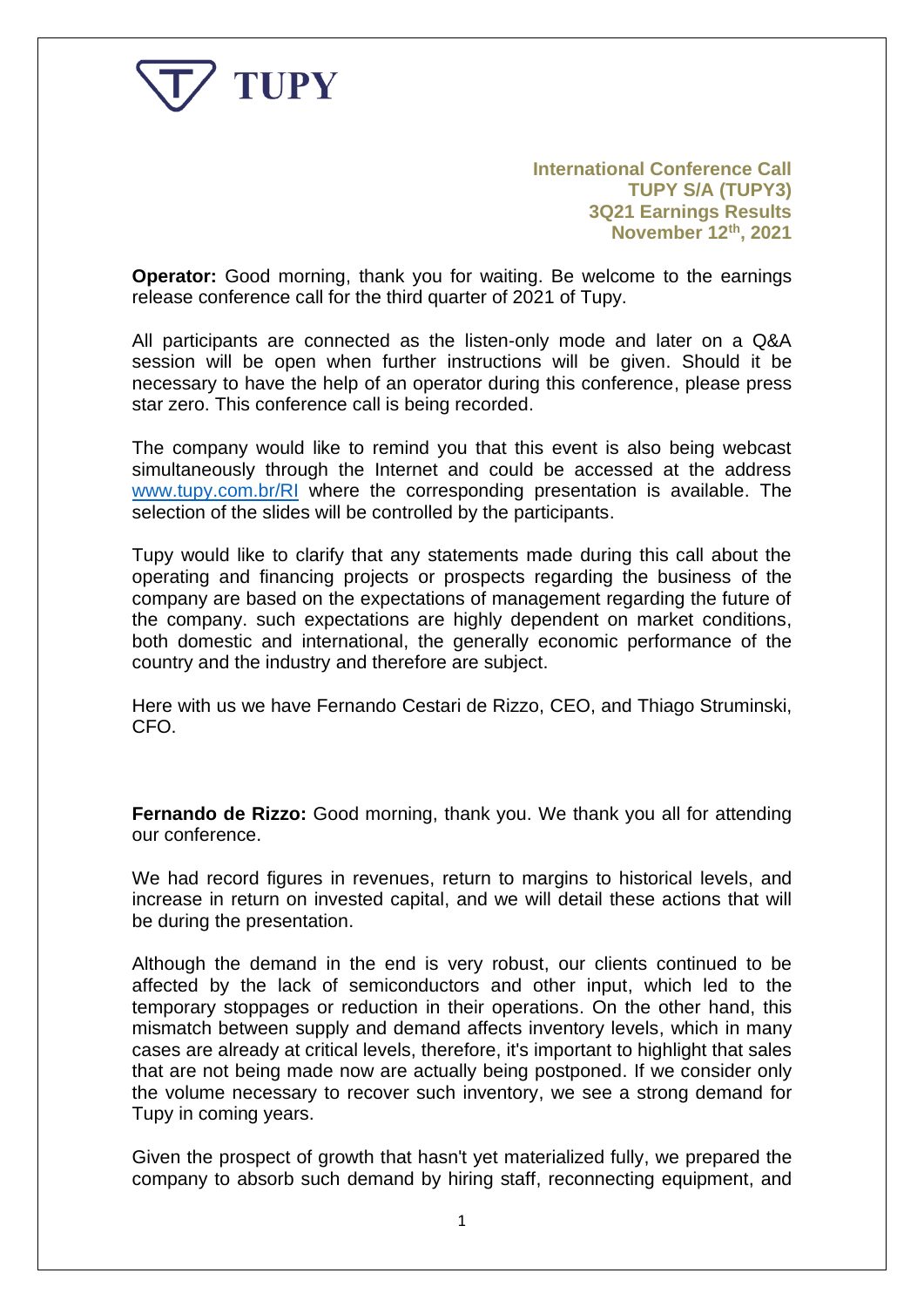

within our flexibilization strategy moving products from Brazil to Mexico. With that, we had a lower dilution of fixed cost and some inefficiencies in the production process. We have implemented several actions to decrease such impacts always aiming at the best use of assets and return on capital.

With regard to the pandemic, in addition to the issues related to price and availability of freight and materials, we continue to be affected by absenteeism. We keep on doing our share to fight COVID-19 including the screening and testing center of Tupy was converted into a vaccination center that serves our employees and the entire community and has performed more than 120,000 procedures, including screening, testing, and vaccination.

On slide 4, we'll talk about the operating performance and the strength of our business model. As I said, before, our sales have been affected by disruptions in global chains that affected also prices and availability of freight and several materials. Despite such effects, we observed a significant growth in the Ebitda, and compared to 2019, before the pandemic, we had an increase of 23% while volumes dropped 15%, this resulted from a rigid cost control and several efficiency gains in production and procurement process, in addition to using our defense rings.

Lately, we also developed a flexible manufacturing process that allows us to adjust production to the changes in volumes, concentrating production in the most efficient lines. This is an important pillar of our strategy that will be even more significant in the future in the combination with Teksid. We continue to look at high prices of materials and we are transferring monthly these variations with effect in this third quarter already. Our engineering is developing new processes that have contributed to mitigate such effects.

On slide 5, I reinforce that we continue to observe a recovery path based on efficient capital allocation that has contributed to increase the return on invested capital. Leverage remains at healthy levels and our debt is basically formed of bonds to mature in 2031. With this solid financial position, we will pay interest on equity in the amount of 20.5 million still in November.

Now I turn the floor over to Thiago to talk about the main indicators of the quarter.

**Thiago Struminski:** Thank you, Fernando, good morning, everyone. Despite the assembly difficulties faced by many of our clients due to the lack of semiconductors and other input, volumes continue to recover gradually as in the last 12 months with an increase of 21% when compared to third quarter 20. The mix of volume of transport, infrastructure, and agriculture was 26%, partially or fully machined was 23% were produced in CGI against 27% in the third quarter 20. The share decrease in regard to previous quarters is due to interruptions in production with applications with greater share in CGI resulting from temporary shutdowns of our clients.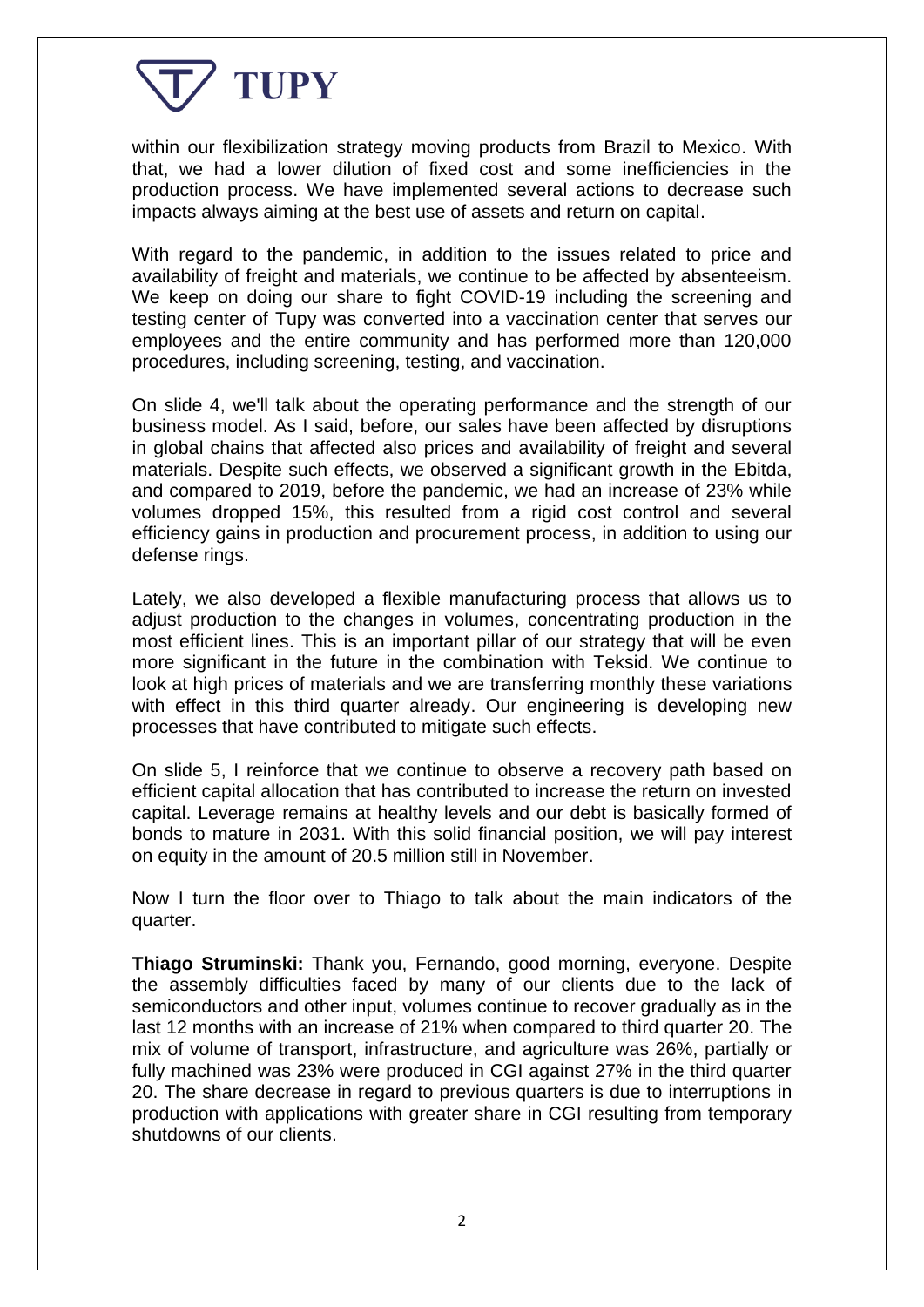

Slide 7, revenues have increased by 47% when compared to third quarter 20, the revenues for kilo grew 21% and per geography 59 came from NAFTA, 24 Central and South America, especially Brazil, 12% Europe and the 5 remain percent Asia, Africa, and Oceania. In terms of application, 89% commercial offroad vehicles, 6% passenger cars, 5% hydraulic segments.

Slide 8 we see domestic market, the good performance of applications in commercial vehicles, machines and off-road in addition to indirect exports.

Slide 9 shows the effects on revenues of international markets. In applications for light commercial vehicles, we see a drop in revenues coming from temporary stoppages at customers resulting from the shortage of semiconductors and other inputs. In application for passenger cars, medium and heavy commercial vehicles, and off-road vehicles, we see an increase in revenues due to the good performance of the market caused by global recovery and resumption of investments in industries such as infrastructure and agriculture.

Next slide we see sales performance in the hydraulic segment, which accounted for 5% of revenues. The growth of revenue of 41% and 104% in the domestic and international markets respectively reflects the gradual improvement of industrial activity in addition to price restructuring.

Slide 11, costs of goods sold and operating expenses increased by 54% year on year leading to a gross margin of 18.8% and 75% increase in costs of raw material and 50% in maintenance and third party materials line resulting from inflation of materials observed in the period and increase of volume produced, a growth of 43% in labor account, especially staff increase, overtime, and negotiation of base date, increase of 15% in maintenance and services from third parties regarding the impact of inflation. Operating expenses increased 23% due to growth in sales and greater usage of freights and commission on sales.

Slide 12, adjusted Ebitda reached 289 million increasing 12% in comparison with the same quarter last year and a margin of 15.8%. Adjusted Ebitda and CVM Ebitda showed the highest volumes of the company. In the lower part of the slide, we see a net income of 125 million with a net margin of 7%.

Next slide, financial results of the period. The drop in financial expenses results from the appreciation of real against the dollar in the period with an effect on interest paid on loans in US dollars as well as reduction of the cost of debt and issue of senior notes to mature in 2031. Increase in financial revenues is resulting from increase of interest rates from financial investments in Brazilian reals, and the result with exchange variance was a revenue of 26 million.

On slide 14 we see the variation of the main working capital accounts as comparing to the second quarter 21, increase of 8 days in the line of accounts receivable impacted by the exchange depreciation since 82% is denominated in foreign currency, an increase in inventories at value of 153 million in addition to the exchange variance, certain stoppage of customers resulting from lack of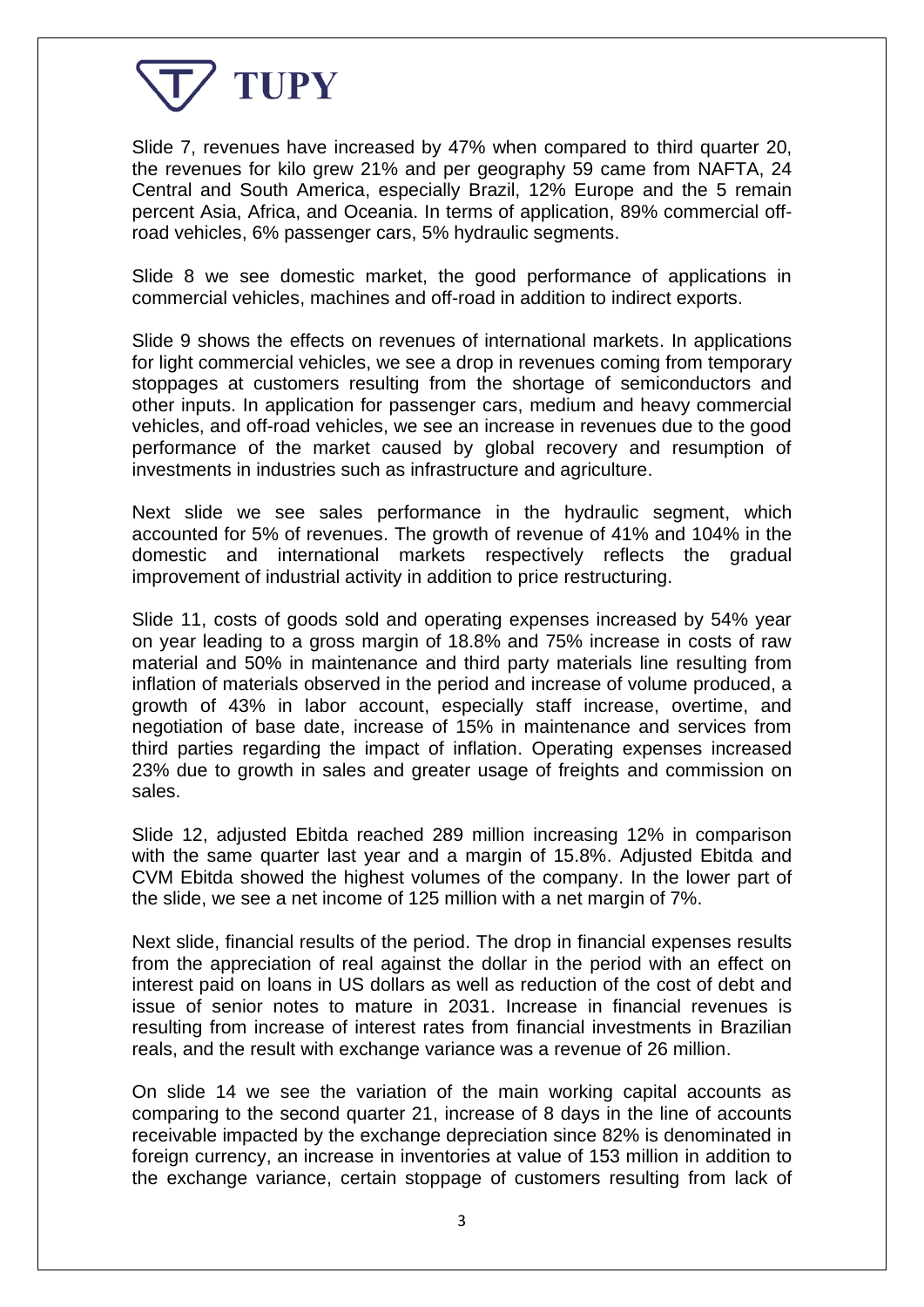

semiconductors also had a negative impact on finished goods, and the reduction on accounts payable of 9 days, especially due to specific actions taken with supplies in this period.

On slide 15 we made investments of 62 million, an increase of 94% when compared to the third quarter, 23.4% of revenues of the third quote quarter of 21. Considering the last 12 months, the Capex accounted for 2.9% of revenues, investments are related to new programs and machining projects in addition to initiatives related to safety and environment. The prioritization of projects with higher potential of return has been key in our strategy to increase returning on capital invested.

Slide 16 shows the operating cash flow of Tupy, cash burn of 29 million coming from the impact of working capital accounts, increase in volumes, exchange variance and temporary stoppages at clients with an increase in the level of inventory.

Slide 17 we see a net indebtness of 990 million, is 1.15 times the Ebitda adjusted in the last 12 months. Total liabilities in foreign currency accounts for 99%, the largest one related to the bond with a single payment in February 2031, an interest of 4.5% a year, cash 41% is denominated in local currency. We closed the first half of 2021 with a very comfortable cash position of 1.1 billion.

Fernando will talk about recent initiatives. Thank you.

**Fernando de Rizzo:** Thank you, Thiago. On slide 19, let's talk about the opportunities in the infrastructure segments in the US market. Nonresidential construction indicators are the highest levels of the last 10 years reflecting the public and private investments made. Last week, the Infrastructure Bill passed in the US Senate which will result in additional investments of US\$550 billion in the next 5 years.

Despite the lack of details that allow to quantify the effect in our chain, such initiatives will result in a significant increase in demand for construction equipment, trucks, and generators, which will certainly impact our volumes.

Although the company has always invested in innovation, in the end of 22 as a result of several benchmarks, we approved with the Strategic Committee the creation of 2 new areas in our structure: Tupy Up and Tupy Tech. These fronts are important because they go beyond the current business and concentrate on adjacent markets that could benefit from technical competences of Tupy.

Ob slide 20 we talk about Tupy Up that aims to convert, accelerate and escalate business opportunities and promote improvement in existing businesses by innovation and digital transformation. We launched ShiftT within Tupy Up, an accelerator of startups that in the first batch had more than 100 people enrolled. Yesterday we launched the Open Innovation Portal, that's another initiative to get close to the ecosystem, there we will launch challenges inviting researchers,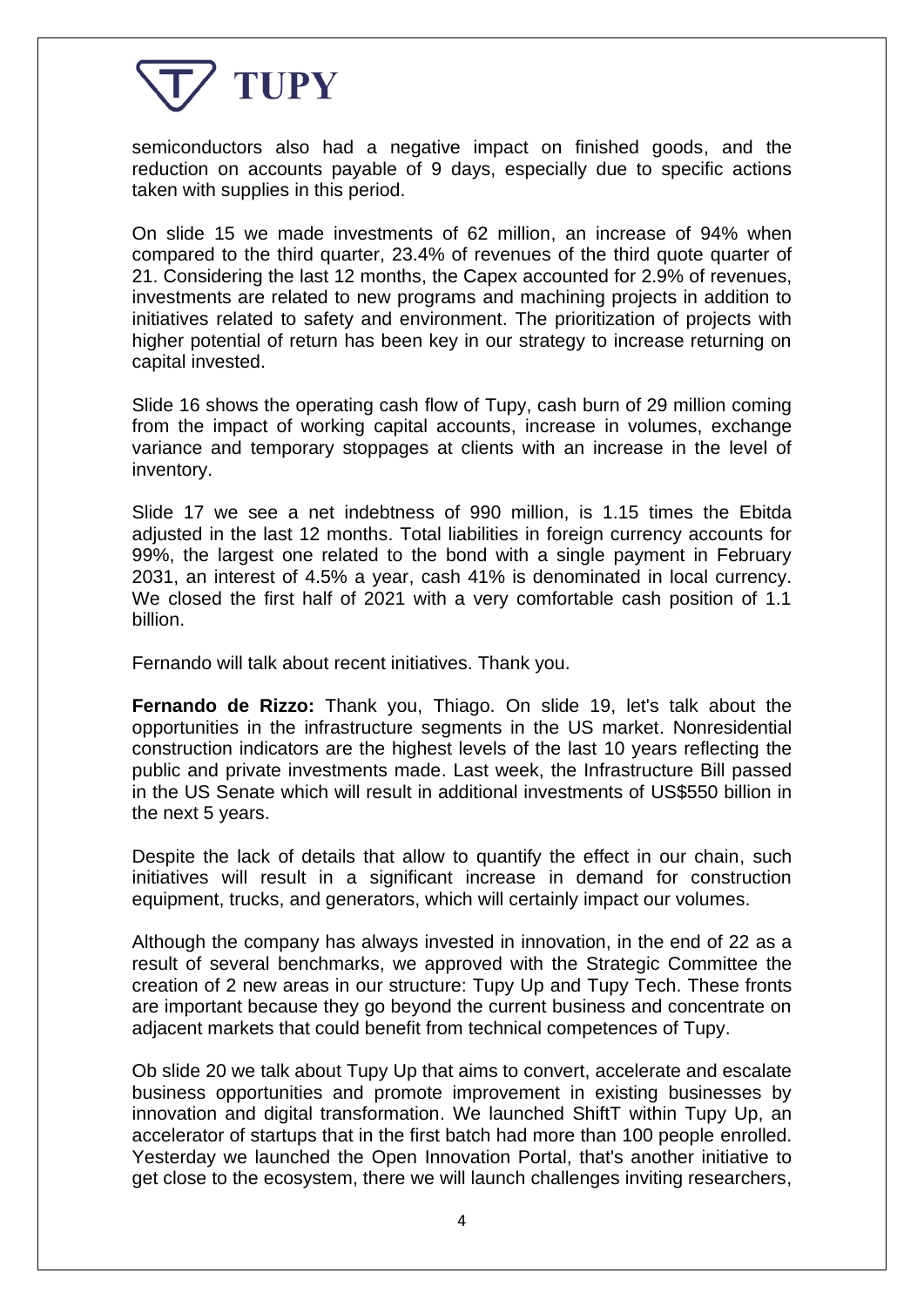

intrapreneurs, university startups and technology companies to solve problems with us. We already have challenges related to quality, use of natural resources, issue of greenhouse effects gases, and machining, and everything has contributed to our digital transformation that goes beyond adopting technologies, but it includes training of people. In this quarter we launched MBA in foundry 4.0, a specialization developed by Senai especially for the associates of Tupy focused on innovation.

On slide 21, let's talk about Tupy Tech, that concentrates on R&D projects that are disruptive to gain market efficiency and be scalable. We have invested in different technology routes, especially related to decarbonization either in the lithium battery recycling or vehicles that are hydrogen driven. Yesterday we announced the filing of patent application for a new concept of engine block in cast iron to be used in hybrid vehicles. This project is the result of a partnership with Ricardo PLC headquartered in England and global reference in engine design, engineering, and consulting specialized in transportation and energy.

We're speaking of an alternative to be used in hybrid vehicles weighing approximately 5% less than aluminum components and with higher mechanical strength.

In the next slide, number 22, I'll comment on the process of integration of Teksid plants whose closing occurred on October 1<sup>st</sup>. In this first day we made an online transmission for all the busy units and offices, we visited the plants and talked to several groups of staff members, we found a collaborative environment with a team that is highly skilled and willing to participate in this moment of growth of the company. We have validated synergy opportunities that confirm our preliminary assessments and with several opportunities in the areas of procurement and manufacturing, and we're also implementing new management processes in every area.

As it is usual with this type of transaction, we will have some specific effects in this fourth quarter related to billing of inventory that was there already and closing and consumption of working capital.

We thank you all for your attention, now let's open for the Q&A session.

## **Question and Answer Session**

**Operator:** Ladies and gentlemen, we will now start the Q&A session. In order to ask a question, please press star 1. To remove your question from the queue, please press star 2. This conference call is exclusive for investors and investment professionals.

Our first question comes from Lucas Lage, from XP Investimentos.

**Lucas Lage:** Good morning, Fernando, good morning, Thiago, congratulations on the earnings. I have 2 questions. First, thinking about volume, could you give us some news about the volume on the third quarter because pickups is the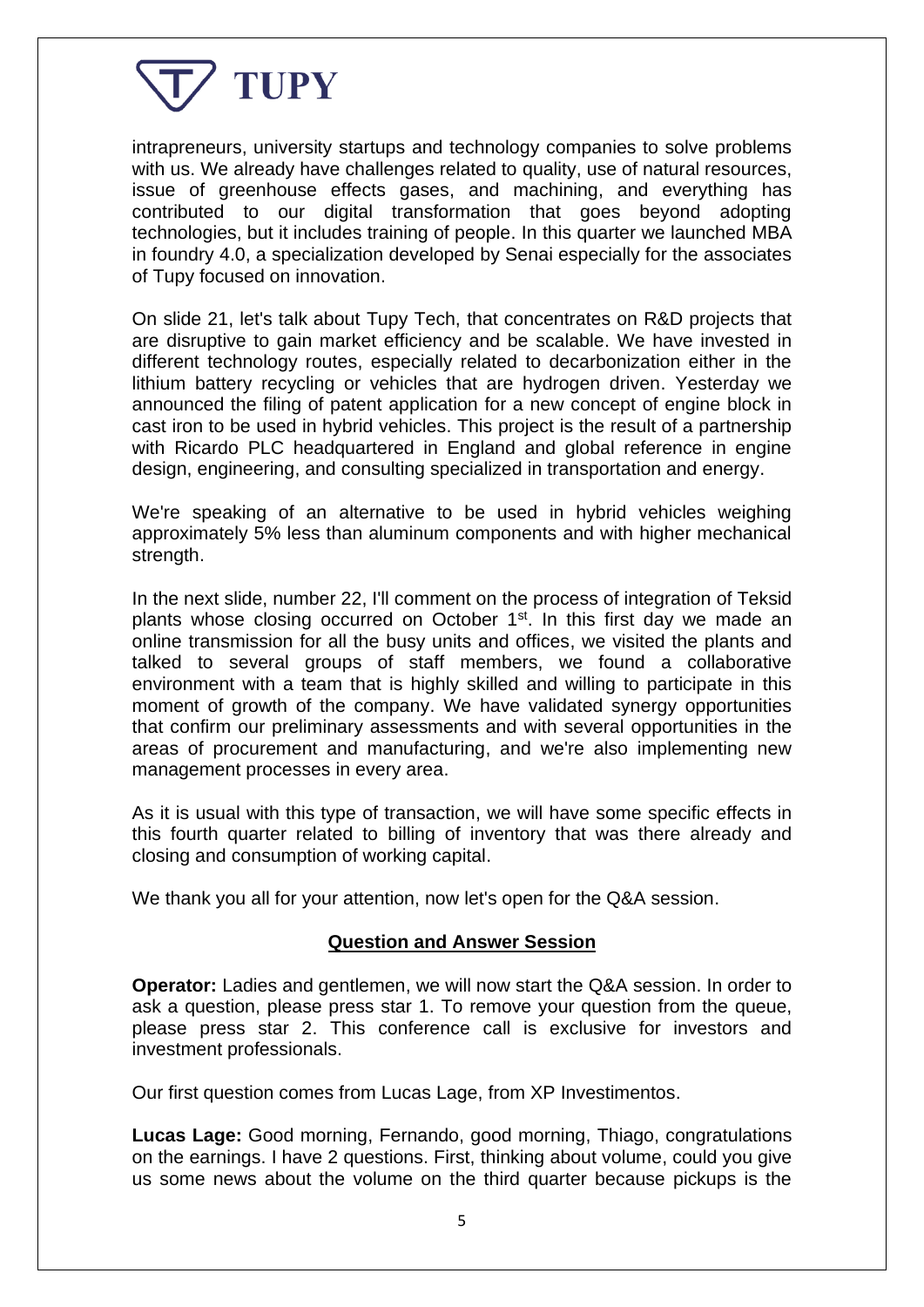

segment that has strong demand and maybe was more highly impacted by the semiconductor crisis. So, I would like to understand the development of that along the third quarter to get a bit of the impact and to know what to expect in the fourth quarter and to understand what the current manufacturing situation of your main clients is.

And then my second question is about Teksid, what can we think about in terms of higher leverage since October, you know, as a working capital that's related to the merger. Thank you.

**Fernando de Rizzo:** Hello, Lucas, good morning. Good morning, everyone, good afternoon. Well, about the volumes and perceived volumes, we brought some information and in the last 12 months when compared to 2019 our performance was 15% lower, this is a significant data because when you compare to external or international indicators of the market, economic activity, housing starts in the United States, specific demand, agricultural activity in Brazil, we notice that we did sell very little in this period because there is a demand in the end, but naturally, we had a mismatch between supply and demand, problems in semiconductors and other items in the industry and therefore we lost those sales in the period.

However, they were postponed because capital gains, capital means are still being used and are operating at higher costs and capital goods will have to be replaced in the future. The problem was that customers had a shortage of equipment. Specifically speaking, when we look at where the semiconductor crisis has affected us the most, it was in the pickup trucks and light commercial vehicles in the United States, that's where the highest loss in volume happened both for diesel and gasoline applications, all of them suffered these effects, and it's important to highlight that these are sophisticated projects, many in CGI, many are machined and all of that affects comparison a bit, but even so, when compared, the company did better, performed better despite losing this important sales. And also, we were ready to meet such demand, we made decisions to reduce costs throughout this period in order to adjust ourselves to that situation.

So, you asked about the manufacturing status, we're fine, we shut down or disconnected some equipment in this first half of the year and working in a more orderly way, we generated inventory in some products so that we could shut down some pieces of equipment to manage the situation with the semiconductors. So, these are things in progress, we're working with a leaner company, with fewer equipment connected.

Then when we look to 2022 onward, there is a very suppressed demand in every industry we operate. If you look at the light commercial vehicles' inventories, one of the lowest inventory levels in history, the backlog of trucks is very high, backlog of agricultural machines and the income in agricultural producers in Europe, Brazil and the United States has increased a lot, and so you start a cycle of changing equipment, but there is no equipment available.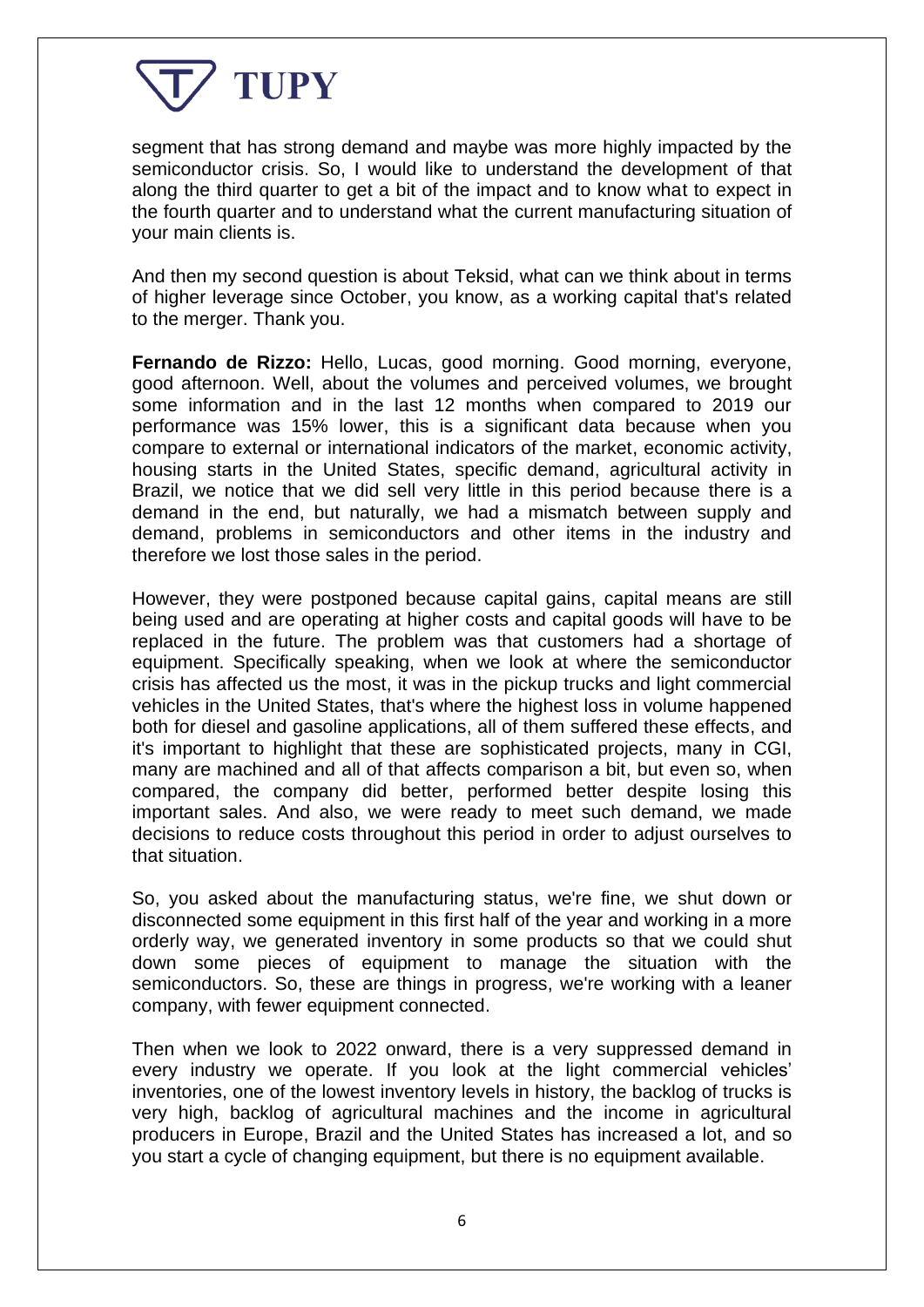

In addition, the infrastructure plan that's coming, it doesn't have such an immediate impact because it's still in a bidding process, but because of that we expect a strong demand next year and future years. Also, as these problems are solved, I believe that the situation is a bit clear now, new capacities and semiconductors are arriving in the market delivering products in the third quarter, fourth quarter, investments that were made in 2020, very high investments that take some time to mature, they take some 16 to 18 months for these plants to start production. So, this is a movement that will result in a better supply for our customers. The industry has been mobilized around this and we now see a clear scenario for next year and future years, as well as the pandemic that's getting better, absenteeism is being reduced.

So, we're very confident about our vision. We suffered this year because we operated with an available capacity that was higher than our sales, but even so, we had a good result, which shows the strength of the company and of our business model.

**Thiago Struminski:** The second part of your question – this is Tiago speaking – in the acquisition of Teksid, we expected 1.4-1.6 times of combined leverage, but in the beginning, Stellantis, which is the owner of the company and that manages most of the contracts in there, did not transfer some of the prices of materials in the last 12 months, so this adjustment was made when we concluded the acquisition, but when you look at the last 3 months, the results are worse because of the leverage.

So, we started next to 1.8, 1.9, but it deleverage quickly because we remove this Ebitda that didn't have the economic base of materials adjusted and included it in the regular Ebitda of the company. So, we end the first quarter with the leverage of 1.15 times in the long run and the main covenant of the company, which is the bond 2031, in the first 2 months of the issue our leverage is very comfortable. We're comfortable to conclude this transaction.

**Lucas Lage:** OK, perfect. Thank you very much, Fernando and Thiago. Have a good afternoon.

**Thiago Struminski:** Thank you.

**Operator:** The next question comes from Vitor Mizusaki, from Bradesco BBI.

**Vitor Mizusaki:** Good afternoon, congratulations on the result. I have 2 questions. The first regarding price adjustments, as you said now, Thiago, Teksid, but on the side of Tupy all the adjustments in prices of raw materials already came in the result of the third quarter or is there something that we could see of price adjustments in the fourth quarter?

And the second question is about new products. You mentioned that you filed for the patent of engine block for hybrid vehicles. What do you see in terms of opportunities? Could that mean gaining market share in light vehicles? And in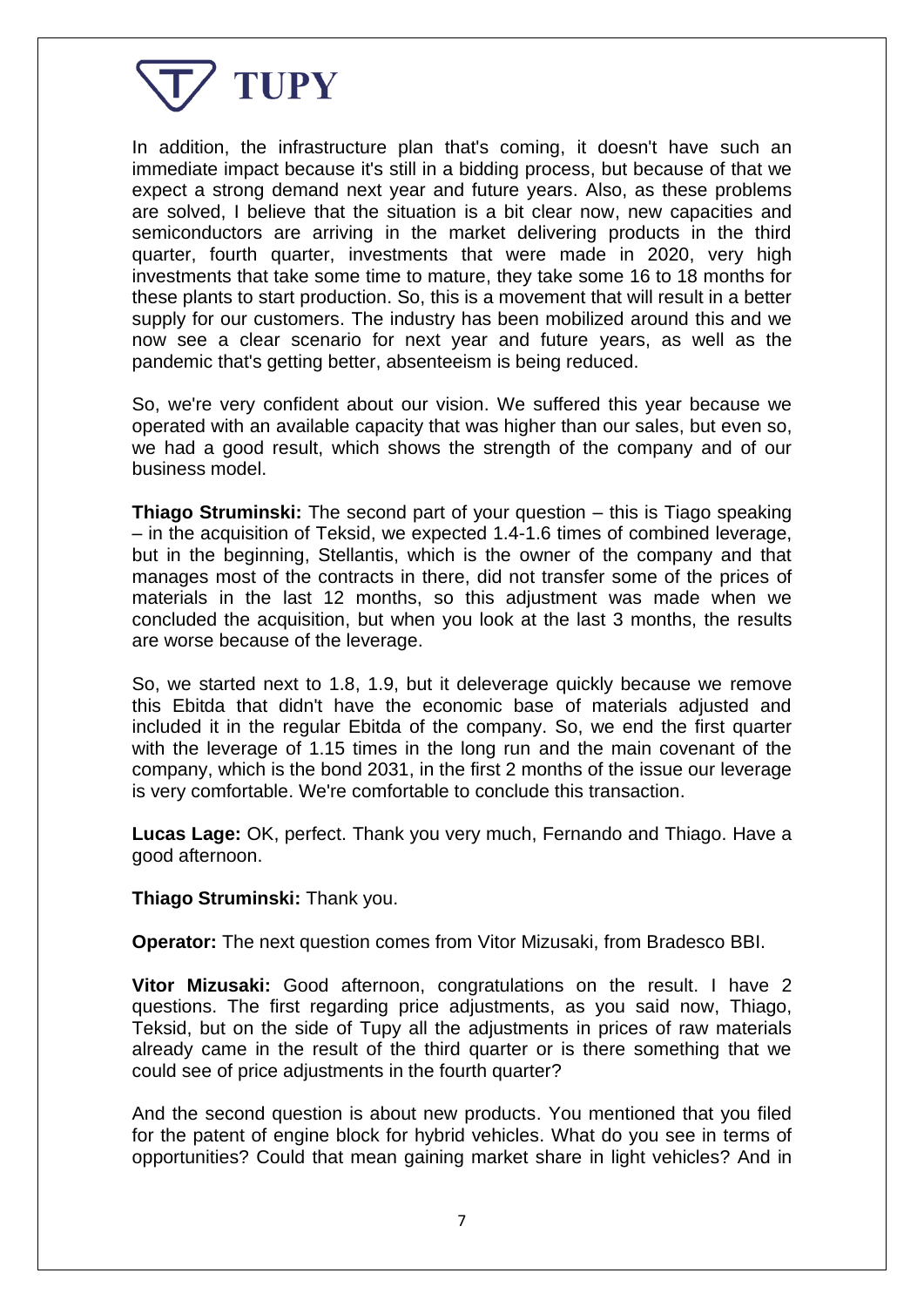## TUPY

the production of this new engine block, will that require material investments from Tupy? Thank you.

**Fernando de Rizzo:** Vitor, thank you for your questions. First, about the price adjustments, no, we did not transfer all that adjustment, we did a partial transfer of costs. Of course, the company renewed products and there are other initiatives that were made that brought these improvements. I like to highlight the strength of our business model and the capacity of the company to recover that, and we also changed the agreement cycle, and we reduced this room for transfers. This is very important for us because we had very significant changes on a monthly basis, so this is very important looking forward, we need to neutralize such affect working on efficiency and the quality of our products.

We see this in a positive note and now with the combination with Teksid, this becomes even more important to have efficiency gains against the accounts, against the plants, and to have a new efficiency grid, and to find the best cost and to ensure these adjustments and a better service to our customers.

About the hybrid product, this is a technology we always believed in because of specific properties of vermicular iron in some cases. This is a project that uses the original architecture of a European small hybrid engine and combining iron and plastics that work at high temperature were able to obtain a design of a lighter project. In the future, we'll have different fuels in different regions, and of course, the hybrid model is more efficient because electrical application comes in in some part when the vehicle is accelerating and it reaches a certain speed, then the combustion engine comes in when it's most efficient at stable rotation levels.

So, this is the model we were able to bring because for ethanol this is very important technology, as well as tool for applications in Europe, in the United States we see a hybridization model of the fleet and that's an attempt for Tupy to return. We decided to focus some time ago in capital goods and we were successful in that strategy to meet those customers' needs. With Teksid, Tupy now supplies products to all manufacturers of the east of machinery and vehicles and trucks, but it also opens doors in capital goods because there are opportunities in electrical industry, in trucks you can work with the cycle of a combustion engine in other regions, in the road it's better, in the city you can use the electric engine.

So, this is a new technology that makes a lot of sense, it's a challenge of geometry, of the product structure, and the way we're able to create an alloy that meets the needs of these applications.

In terms of investment, it uses this same asset base of the company, it's the same thing we do today, so there is no major change in the asset base.

**Vitor Mizusaki:** OK, just to follow-up regarding the first question. You mentioned that it was a change in contract and now, if needed, you can do it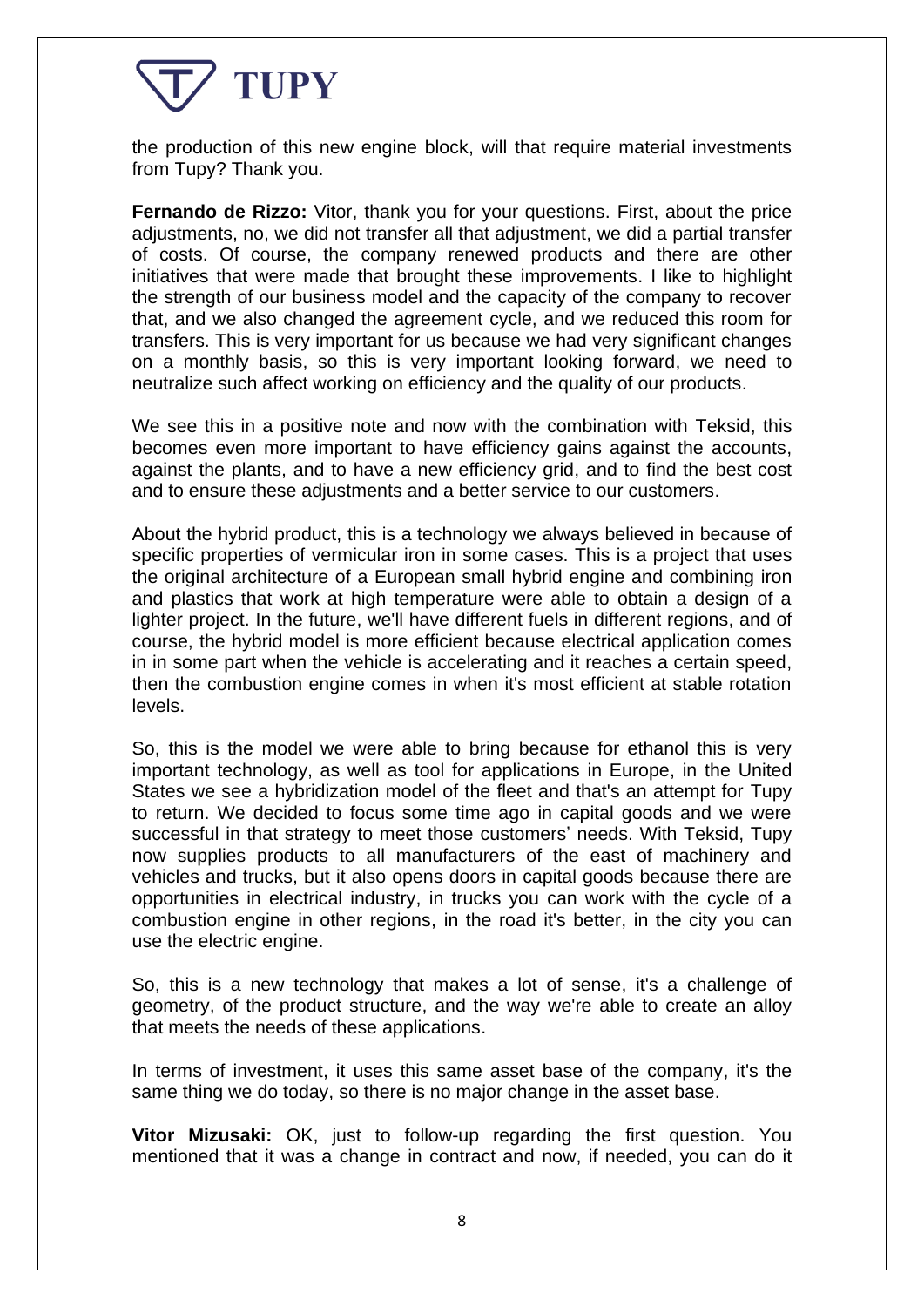## TUPY

faster. On average, adjustments would take about 3 months on average, for the new agreements could you give us a more color on that?

**Fernando de Rizzo:** There was no change in the contract, but in the transfer form because the market is an adverse situation with very significant oscillations, and since the previous agreement did not transfer the costs and neutralized impacts, we must remember at all times that what stimulates the prices of commodities is the same phenomenon that stimulates the demand of our customers. Since they benefit from that as well, we came to this agreement. This is an agreement made during this period of high changes, high variations in prices for those materials.

But I always like to say that the strength of the company to be able to balance these relationships so we can maintain and preserve the quality of our business and our investment. This is what we're after.

**Vitor Mizusaki:** OK, thank you.

**Operator:** The next question from Marcelo Motta, from JP Morgan.

**Marcelo Motta:** Please, comment a bit on the margin of price adjustments. If I understood it correctly, there's still some price adjustment to take place during the fourth quarter and the cost of raw materials is stable. Should that mean some gain in the margin? I would like to understand what that impact would be.

And now the second question, you mentioned the impact of Teksid on leverage, but I would like to understand its impact on margin, how could that be? And how do you plan to report those figures so that Teksid does not pollute the core business results so far? Thank you.

**Thiago Struminski:** Thank you for your question, Marcelo, this is Thiago speaking. From the point of view of margins, we have to look at the right time frame. First and second quarter did not show the adequate margin of the company, we suffered a lot from this mismatch of price transfers, there were other effects as well, many shutdowns due to lack of semiconductors and other input that were not helpful for our manufacturing organization, but the third quarter is heavier on this. Yes, there are some negotiations too and this mismatch that will go into the fourth quarter, but we must look at the fourth quarter carefully because it's a bit atypical because when including Teksid in the business, it comes with one month less of invoices because we did not buy the inventory of some subsidiaries that need to be sold, so that has an impact of 4 to 5 weeks on the results.

There can be some more encompassing shutdown of car manufacturers to try to organize the plans for 2022, we don't know when that will happen. The fourth quarter therefore can be a bit unstable, we're not so sure about how much, and the tendency is to reduce a lot this mismatch that had a strong impact in the third quarter although it's not completely over.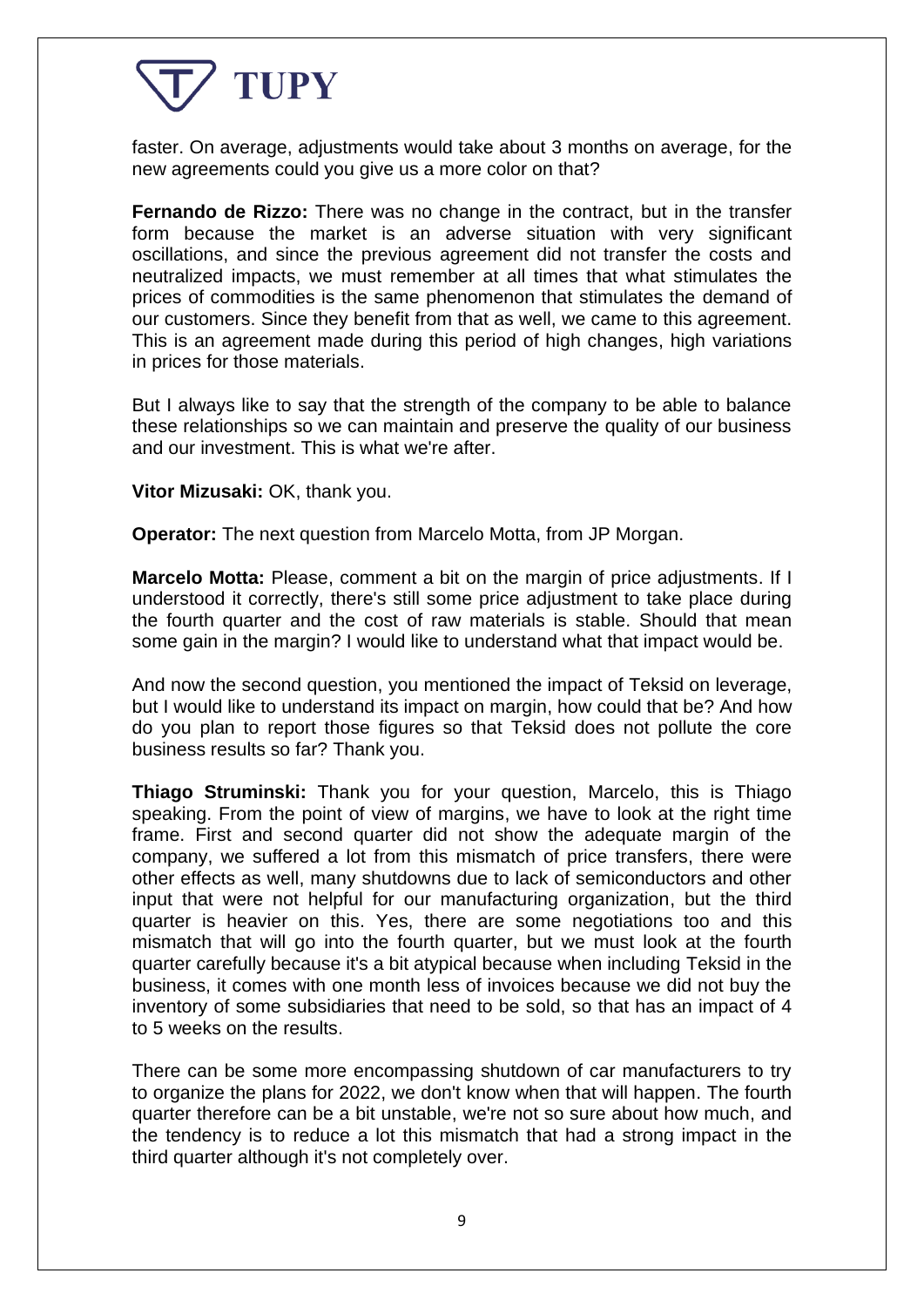

When we look at the results and the margin of Teksid, the combination of Teksid margin and Tupy margin will have an effect, our goal is to report the margin on a consolidated basis because there are several exchanges between our assets and Teksid assets that tend to favor the whole, so it's OK to have a negative impact here if the whole is favored.

So, our guidance continues to be in order to bring this margin back to the level of 14% in a consolidated manner. Of course, in the beginning it drops because we combine a historical margin of 14% of Tupy, whereas in Teksid it was 3.7% in the last 4 years, so that brings down the consolidated margin. But we will recover our expected synergies as time passes in the future.

**Marcelo Motta:** OK, thank you.

**Operator:** ladies and gentlemen, I would like to remind you that to ask a question, please press star 1.

Excuse me, this ends the Q&A session of Tupy. I would now like to turn the floor to Mr. Fernando for his final remarks.

**Fernando de Rizzo:** Well, I thank you all for attending, your trust in the company.

The last conference call we highlighted our commercial efforts, in this quarter we were able to respond to customers' demand and mainly perform our sales strategy partially transferring costs including from previous quarters despite everything we faced, the pandemic, semiconductors, sudden suspension of purchases from clients, year-to-date Ebitda is 859 million, that is 23% higher than 2019, which was the best year so far, therefore, our operating results and the increase on invested capital are the main highlights of this quarter.

But we still have many opportunities to that effect, both in current operations, as well as in the ones recently acquired. We can recompose the inventories of customers, inventories which are the lowest levels in history, the suppressed demand due to lack of components, and it's worth remembering that capital goods market needs to buy new products, and so, this is a demand that will be present in the future.

Infrastructure programs also strengthen our demand in 2022 and in further years because it will take 3 to 4 years to happen, and the combination of the new plants in Betim and Aveiro opens opportunities for greater operational efficiencies, both in the best use of capacities, as well as in the benefit of purchase of raw materials, and above all, it strengthens our business model and commercial strategy execution.

We see a favorable demand in the market and a decrease of the factors that have affected our performance during 2021. At the same time, we have prepared the company for growth, we also dedicate ourselves to the next chapter of the company, and therefore we increase investments in research,